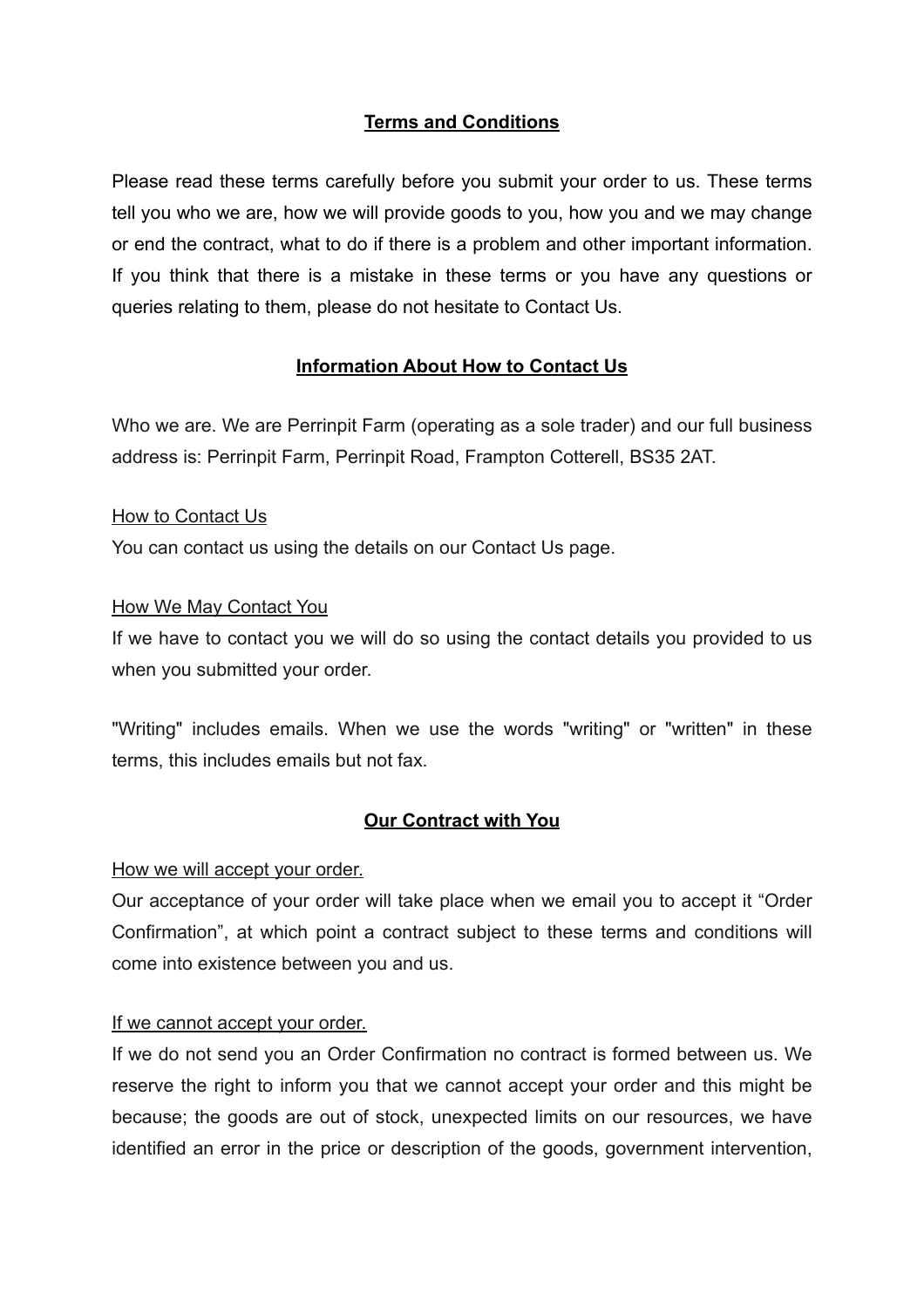purchase age restrictions or because we are unable to meet a delivery date you have requested.

### Your order number.

We will assign an order number to your order and tell you what it is on your Order Confirmation. It will help us if you can tell us the order number whenever you contact us about your order.

## We only sell to the UK.

Our website is solely for the promotion of our goods in the UK. We do not deliver to addresses outside mainland UK.

### Our Goods

Goods may vary from their pictures.

The images and packaging of the goods on our website are for illustrative purposes only. Although we endeavour to show our goods accurately, we cannot guarantee that your device's display of the colours will accurately show images as we intend.

Although we make every effort to be as accurate as possible, due to the nature of the goods we sell, some goods are cut by hand and therefore all sizes, weights and colours indicated on our website are approximations only, unless we state otherwise.

## **We provide general information only.**

Any general advice, recipes and instructions provided by us relating to our goods have been produced as guidance only to assist you to consume the goods. Please note that the advice, recipes and instructions are provided for general information only and we accept no liability for any loss, damage or injury arising as a result of the information provided to you on our website or in conjunction with any of our goods.

## **Inspection, storage and cooking of our goods.**

You are responsible for opening and inspecting the goods upon delivery and for storing them correctly in accordance with the instructions contained on the packaging of each item. We do not recommend goods are left outside (for example, on your doorstep) following delivery. It is your responsibility to ensure all goods are properly stored, prepared, and cooked (where applicable).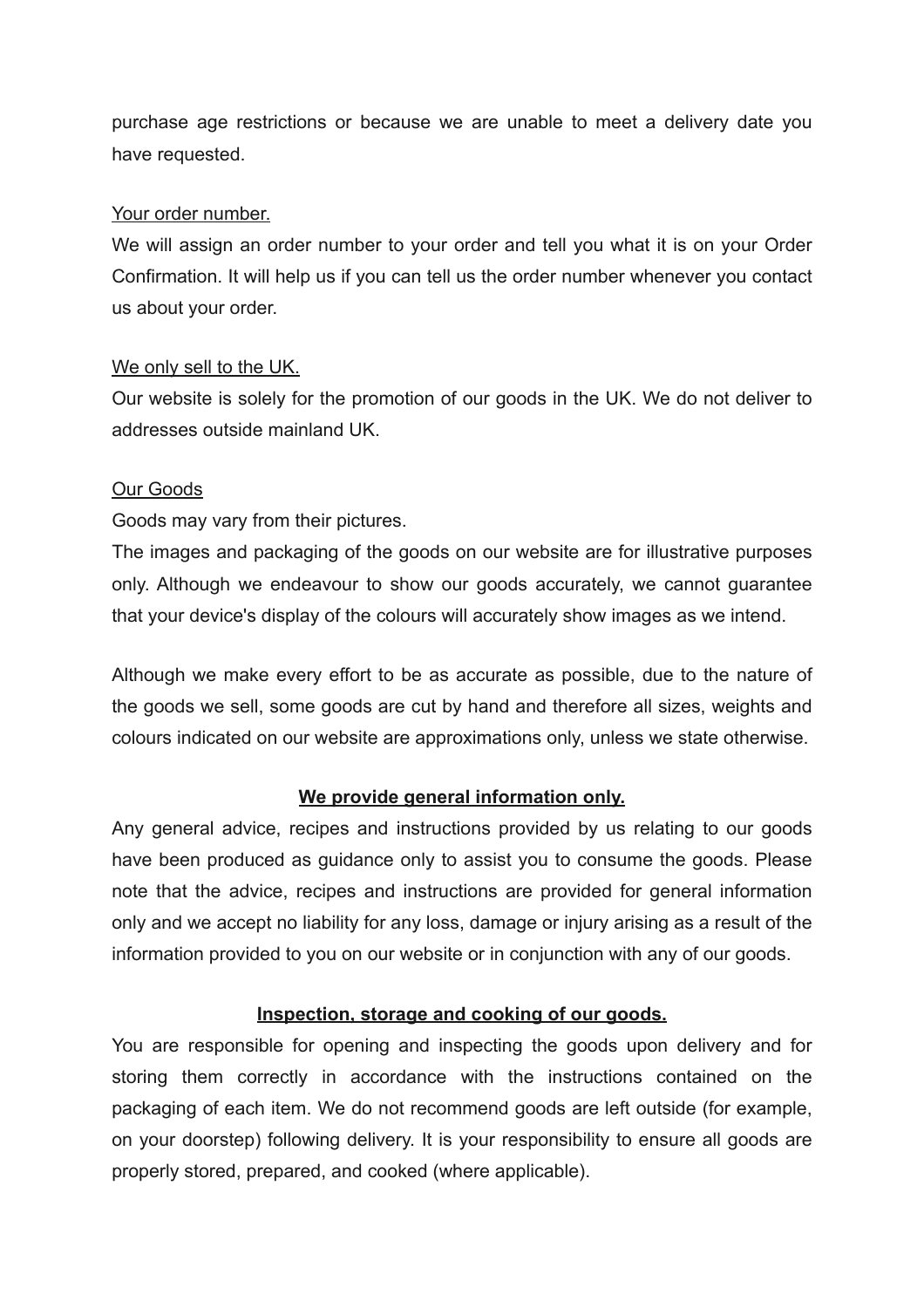We accept no liability for any loss, damage or injury arising as a result of your incorrect storage, preparation or cooking of the goods. You must contact us as soon as possible after receiving the goods to make us aware of any problems.

## **Age restricted goods.**

Some of our goods have legal purchase age restrictions and must only be sold by us in accordance with the applicable legislation; where a product has a purchase age restriction you may be asked to provide photo identification to prove that you are of the legal purchase age. We reserve the right to refuse to sell age restricted products to anyone who in our opinion does not appear to be of the correct age for the product to be lawfully purchased, including but not limited to alcohol, knives or fireworks.

# **Your Rights to Make Changes**

## Making changes to your order.

If you wish to make a change to the goods you have ordered, please contact us as soon as possible. You must tell us about any amendments to your order not less than 5 working days before the scheduled delivery date of your order.

Any changes requested within 5 working days of the scheduled delivery date may not be possible and you will be charged for the goods ordered originally.

Please note that any such amendments are at our full discretion, subject to availability and subject to clauses below.

We will let you know if the change is possible. If it is possible to make the change we will notify you about any changes to the price of the goods, delivery times and any other details that are affected as a result of your requested change. We will then ask you to confirm whether you wish to go ahead with the changes requested.

## Christmas Orders.

Please note that you will not be able to cancel and/or reduce your order if the delivery date of the goods is on or after 1 December up until 1 January in any given year.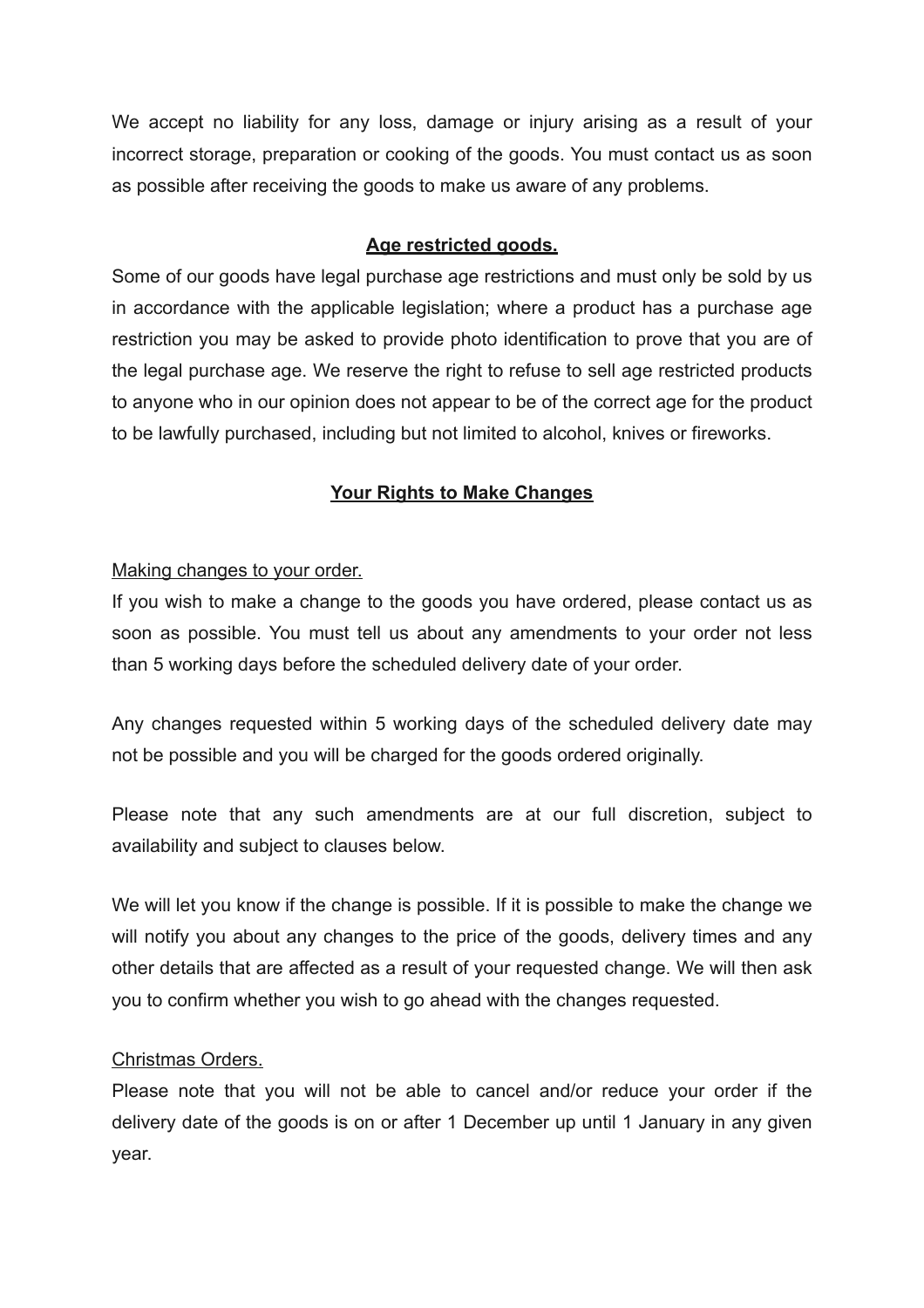You may, during this time period, be able to increase the contents of your order providing that you give us 7 days written notice before your order is due, but this is at our full discretion and subject to availability.

# **Our Rights to Make Changes**

### Minor changes to the goods.

We may change the goods to reflect changes in relevant laws and regulatory requirements and/or to implement technical adjustments and improvements. These changes will not affect your use of the goods. We may also make the following minor changes to goods, where necessary:

#### Our suppliers.

We reserve the right to change our suppliers without notice.

### Frozen goods.

Where you have ordered frozen goods and we do not have sufficient levels of frozen stock to fulfil your order, we may instead send fresh goods. Where we do this we will supply you with instructions on how best to freeze fresh goods. This will not affect your use of the goods or the quality of the goods supplied.

#### Substitute goods.

Where we have insufficient stock to fulfil your order, we may supply substitute goods. Where we supply a substitute good, we will ensure the substitute is a reasonably suitable alternative.

#### More significant changes to the goods and these terms.

We may need to make more significant changes to these terms or to the goods. If we do make such changes, we will notify you and you may then contact us to end the contract and receive a full refund before the changes take effect.

## **Providing the Goods**

#### Delivery costs.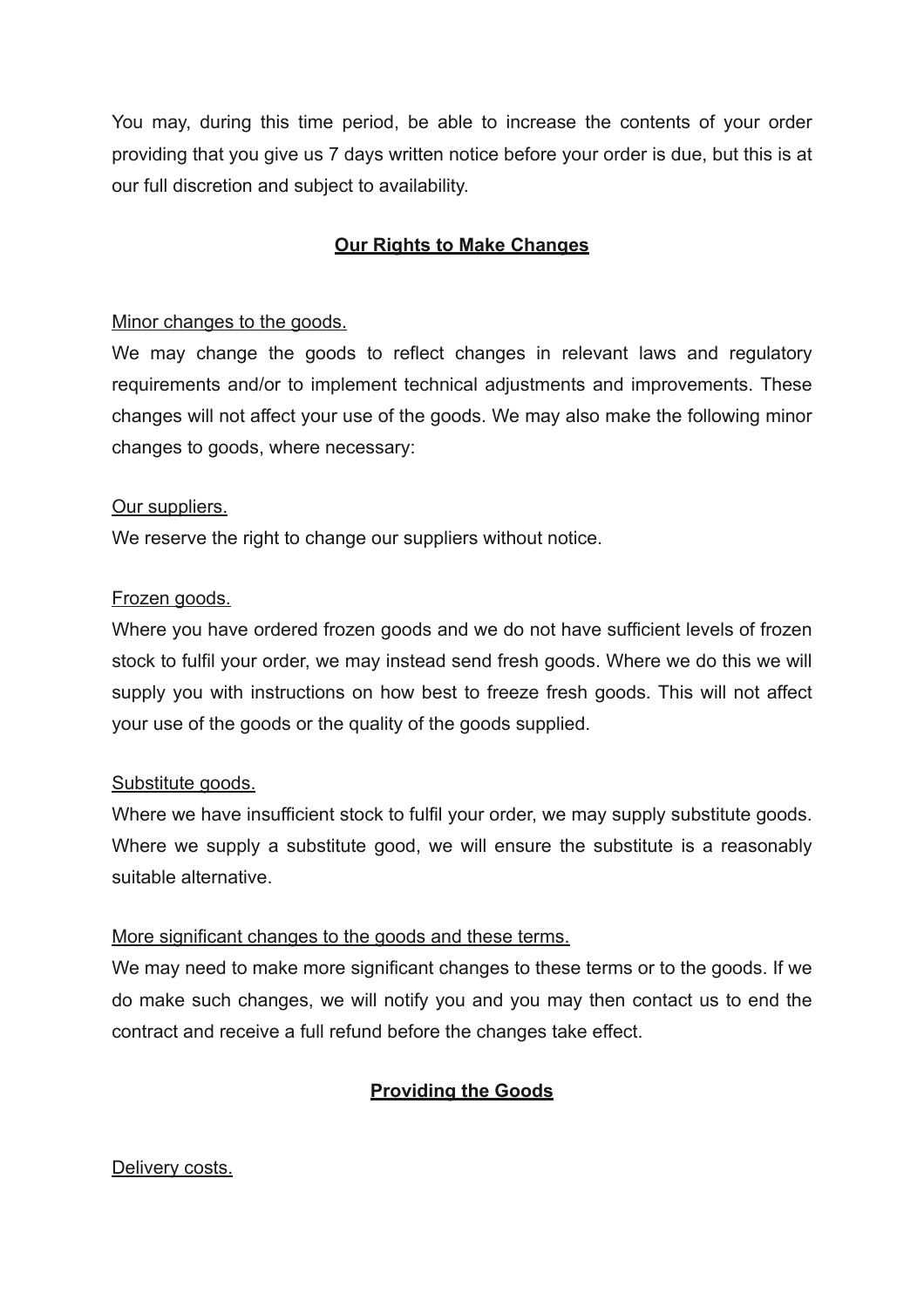The costs of delivery will be as displayed to you on the Delivery page of our website (during the checkout process).

#### When we will provide the goods.

We will confirm the delivery date and (depending on the delivery date selected) the time slot, in an email to you. Please note: whilst we will endeavour to meet your requirements for a delivery date and time, these are estimates only and as such, we cannot guarantee your order will be delivered on such date/time.

We are not responsible for delays outside our control. If our supply of the goods is delayed by an event outside our control (this can include extreme weather conditions, vehicle breakdowns, transport disruption, government restrictions and other such events) we will contact you as soon as practicable to let you know and will offer a replacement delivery when it is possible to do so, unless the event is classified as a Force Majeure Event.

#### Force Majeure Event.

A Force Majeure Event means any circumstance that is not within our reasonable control including, without limitation, acts of God, flood, fire, explosion, drought, adverse weather, earthquake or other natural disaster, epidemic or pandemic, terrorist attack, civil war, civil commotion or riots, war, any law or any action taken by a government or public authority, including without limitation, imposing an export or import restriction, quota or prohibition or failing to grant a necessary licence or consent. We shall be not be in breach of these terms nor liable for delay in performing, or failure to perform, any of its obligations under these terms if such delay or failure result from a Force Majeure Event. In such circumstances we shall be entitled to a reasonable extension of the time for performing such obligations. If the period of delay or non-performance continues for 4 weeks, we may cancel your order by giving five days' written notice to you.

If you are not at home when the goods are delivered. If no one is available at your address to receive the goods we will follow your delivery instructions where you have provided us with the same (e.g. leave the goods in a porch or with a neighbour). Where you provide us with delivery instructions, you acknowledge and agree that you will be responsible for the goods from the point of delivery and that in no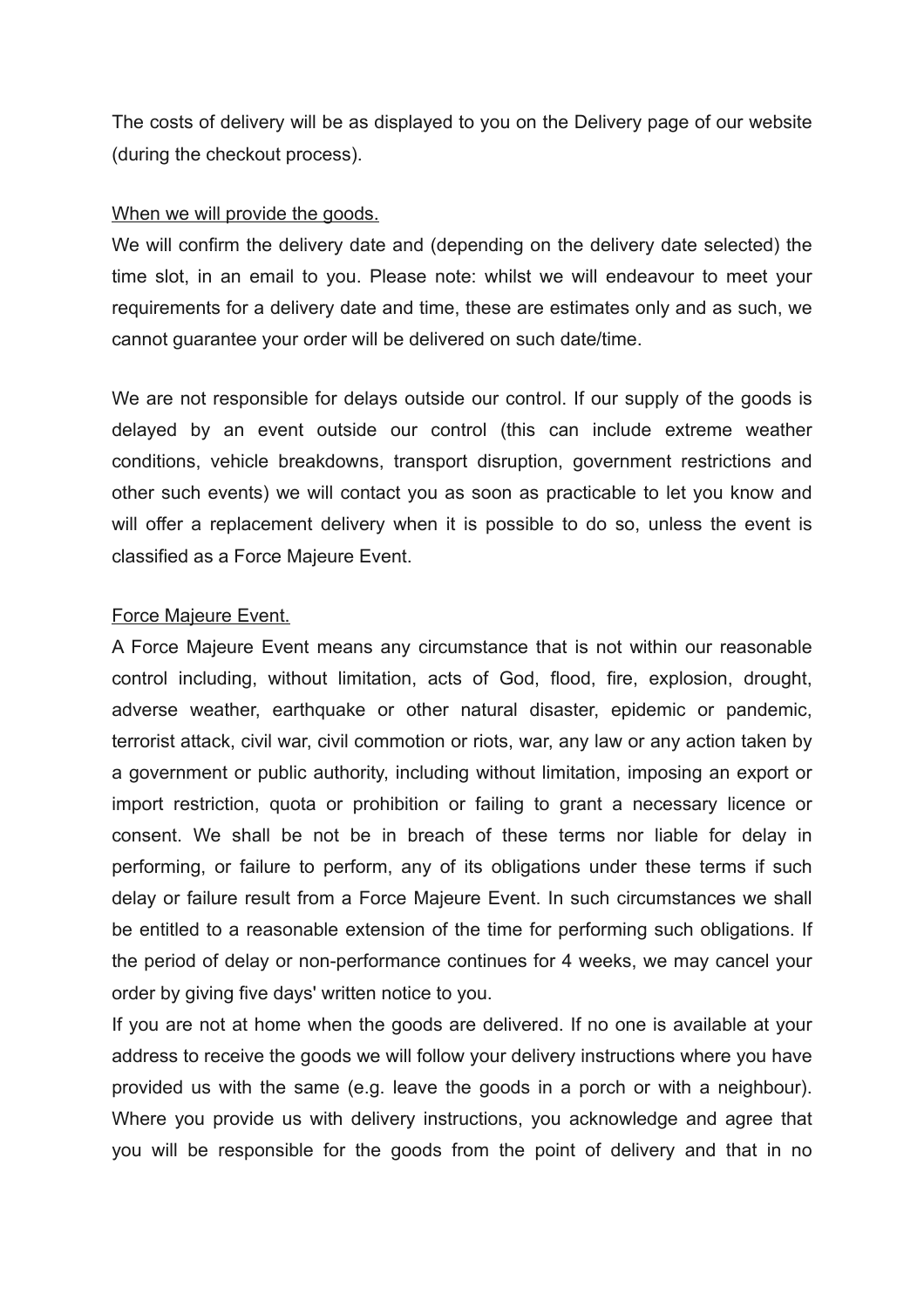circumstances shall we be liable for lost, stolen, damaged or perished goods where we have delivered goods in accordance with instructions provided by you.

### When you become responsible for and own the goods.

You own goods once we have received payment in full for those goods. The goods will be your responsibility from the time we deliver or first attempt to deliver the goods to the delivery address you provided to us in your order.

### Unable to accept your delivery.

If no one is available at your address to take delivery, the goods cannot be posted through your letterbox and you have not provided us with any delivery instructions, our courier will find a suitable 'safe place' to leave the parcel, if there is not a suitable safe location they will dispose of the goods. It is your responsibility to provide us with a safe location to leave your parcel if you are unable to be at home to receive the items. Failing to provide us with a safe location or making yourself available to receive the goods means you shall be liable for any additional delivery costs incurred by us. We accept no liability in respect of damaged or perished goods where we have been unable to deliver them during our delivery attempt. If you fail to rearrange redelivery (or the goods have already perished before you do so), you will still be charged for the goods (and any delivery costs). In no circumstance will you be entitled to a refund in respect of goods which we have been unable to deliver.

## If you arrange redelivery directly with our courier.

If no one is available at your address to take delivery of goods and you contact our courier directly to arrange redelivery at a later time and/or date, we cannot guarantee the courier will store goods appropriately and that goods will reach you in a satisfactory condition. We do not recommend that you rearrange delivery goods directly with our courier. If you arrange redelivery directly with our courier, you accept responsibility for the condition of goods delivered and acknowledge that we shall not be liable for the condition of goods received. You will not be entitled to a refund in respect of unsatisfactory goods or late delivery where you have arranged redelivery directly with our courier.

#### What will happen if you do not give the required information to us.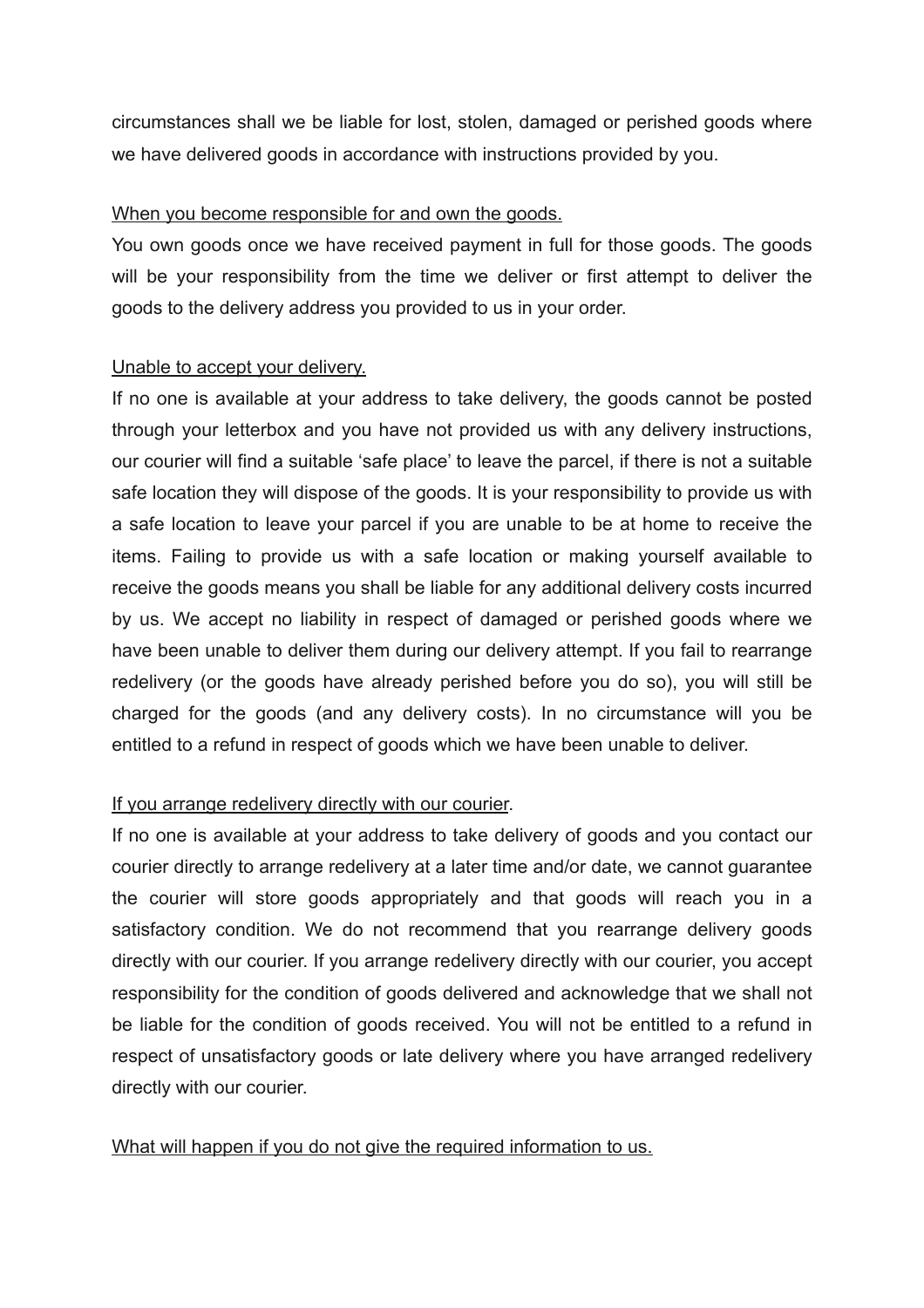We need certain information from you so that we can supply the goods to you, for example, the quantity of goods required, contact details and a delivery address. You must provide us with such information when you place your order and we will confirm the information you give us in our order confirmation email. If the information you give us is incorrect, it is your responsibility to contact us to let us know as soon as possible. If any of the information we require is missing or we discover it is incorrect, we will attempt to contact you. If you do not give us the information we require within a reasonable time of us asking for it, or if you give us incomplete or incorrect information, or we are not able to contact you, we may end the contract (and conditions will apply). We will not be responsible for supplying the goods late or not supplying any part of them if this is caused by you giving us incorrect or incomplete information and you may still be charged.

# **Your Rights to End the Contract**

### Your rights to end your contract with us.

Your rights when you end the contract will depend on the goods you have bought, whether there is anything wrong with them and when you decide to end the contract:

If the goods you have bought are damaged or misdescribed you may have a legal right to end the contract (or to get the goods replaced or to get some or all of your money back).

If you want to end the contract because of something we have done or have told you we are going to do.

If you have just changed your mind about the goods.

In all other cases (if we are not at fault and there is no right to change your mind).

Ending the contract because of something we have done or are going to do. If you are ending a contract for a reason set out above below the contract will end immediately and we will refund you in full for any goods which have not been provided. The reasons are: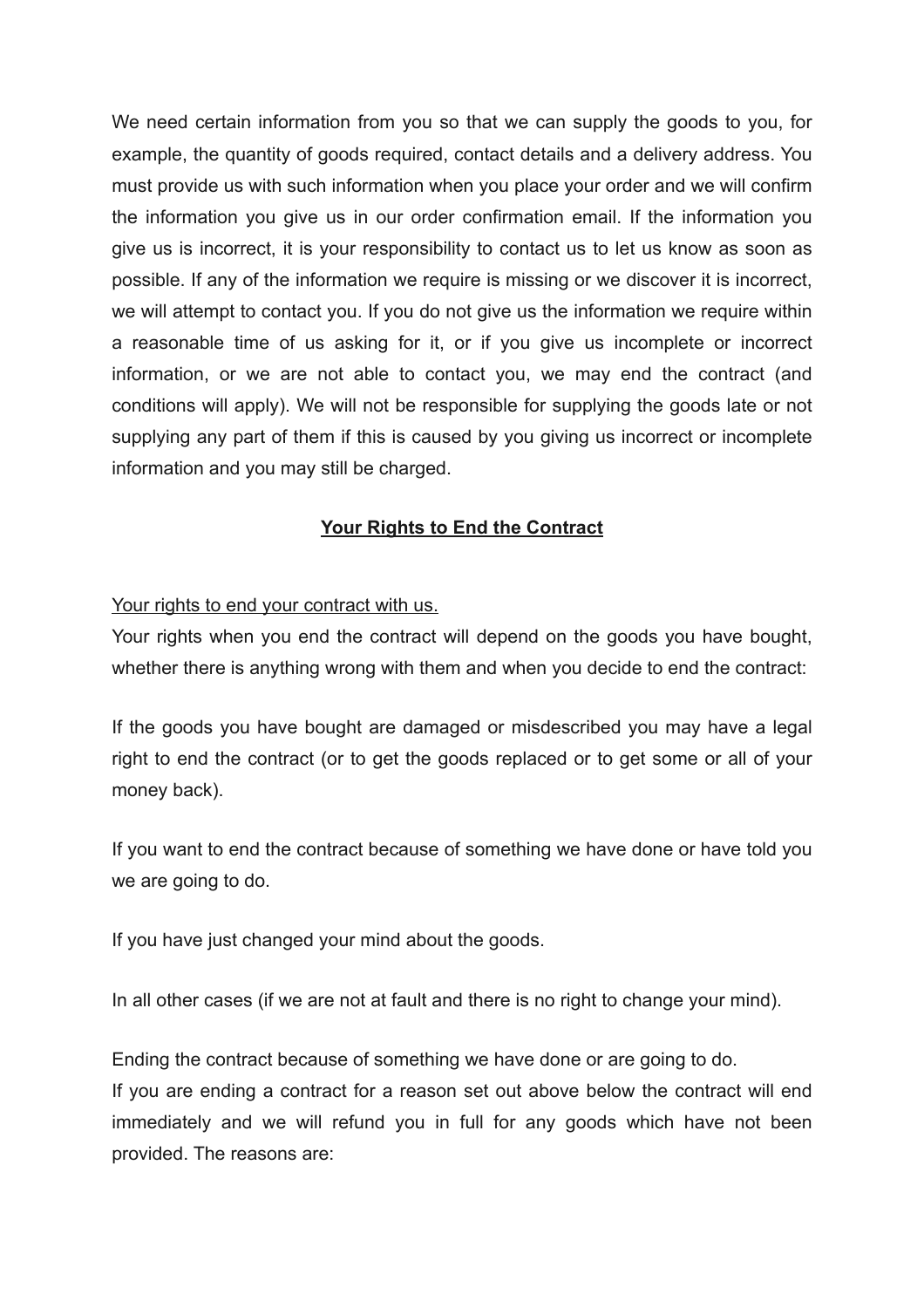we have told you about an upcoming change to the goods or these terms which you do not agree to.

we have told you about an error in the price or description of the goods you have ordered and you do not wish to proceed; or,

The supply of the goods are likely to be significantly delayed because of events outside our control.

However, we reserve the right to deduct administrative costs and/or expenses from the refund if such costs have already been incurred by us in anticipation of us fulfilling your order.

### A right to change your mind if the goods are not fresh and perishable.

As most of our goods contain fresh and perishable food, you may not be entitled to the "normal" right to change your mind within 14 days after the day you receive them. One of the reasons for this is because the food is likely to have a best before date within only a few days of delivery of the goods. If you have purchased goods that are not fresh and perishable foods (for example, a recipe book), then you will be entitled to change your mind within 14 days, return the item to us (which you must organise) and receive a refund. These rights are explained in more detail in these terms.

How long do I have to change my mind if my goods are not fresh and perishable (for example, a recipe book)? You have 14 days after the day you (or someone you nominate) receives the goods unless your goods are split into several deliveries over different days. In this case, you have until 14 days after the day you (or someone you nominate) receives the last delivery to change your mind about the goods.

Ending the contract where we are not at fault and there is no right to change your mind. Even if we are not at fault and you do not have a right to change your mind, you can still end the contract before it is completed, but you may only receive a partial refund or no refund at all.

How To End the Contract with Us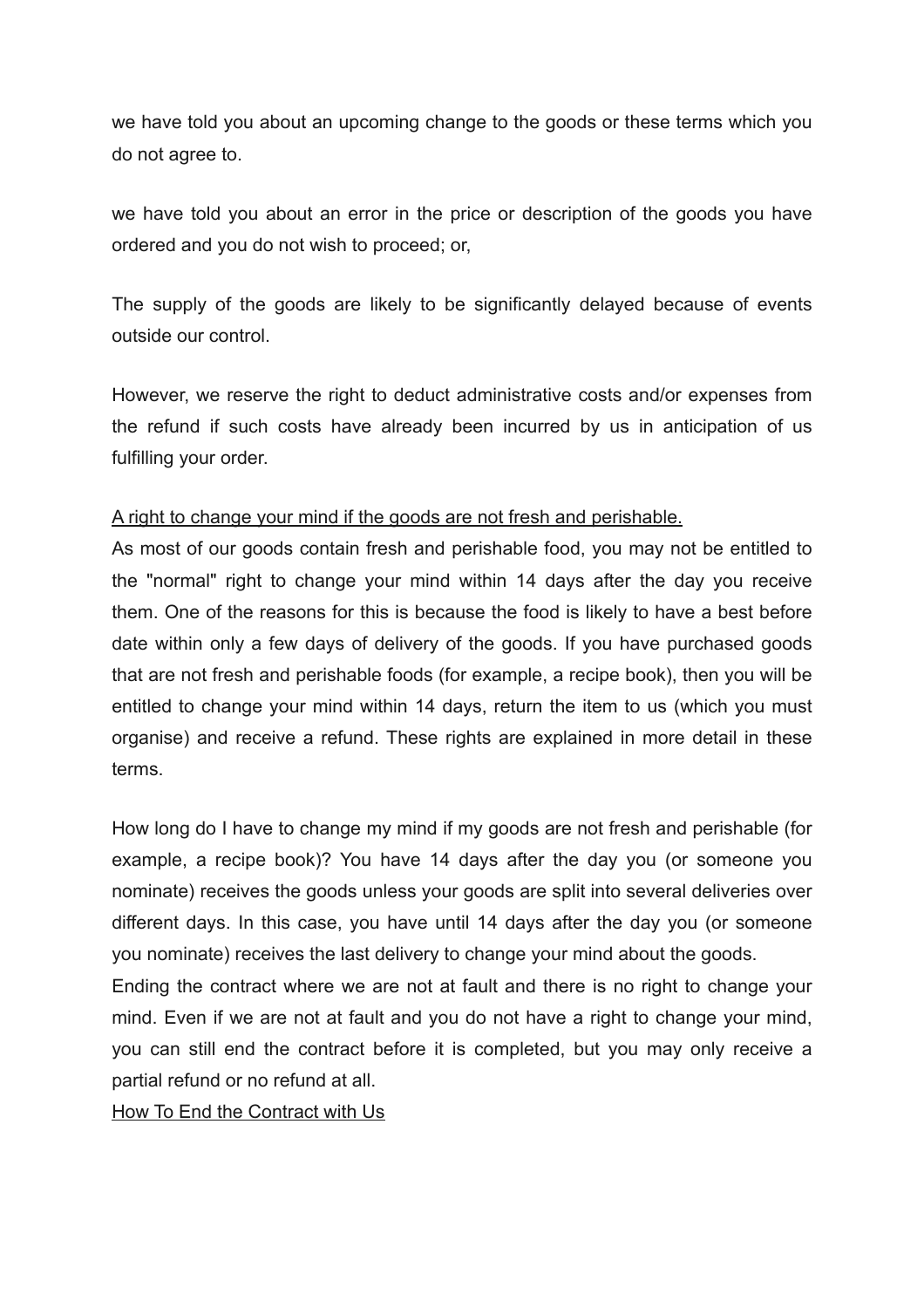Tell us you want to end the contract.

To end the contract with us, please contact us in writing via email.

When we will pay the costs of return. We will pay the costs of return: if goods are damaged or misdescribed upon delivery of the same; or if you are ending the contract because we have told you of significant changes to the goods or these terms, an error in pricing or description or because you have a legal right to do so as a result of something we have done wrong. In all other circumstances, you must pay the costs of return.

## How we will refund you.

We will refund you the price you paid for the goods including delivery costs, by the method you used for payment. However, we may make deductions from the price, as described below.

When your refund will be made. We will make any refunds due to you as soon as practically possible. If you are exercising your right to change your mind for nonperishable goods then your refund will be made within 14 days from the day on which we receive the goods back from you or, if earlier, the day on which you provide us with evidence that you have sent the goods back to us.

## **Our Rights to End the Contract**

We may end the contract if you break it.

- We may end the contract for goods at any time by writing to you if you do not:
- make any payment to us when it is due;
- within a reasonable time of us asking for it, provide us with information that is necessary for us to provide the goods, for example, delivery address; and/or
- within a reasonable time, allow us to deliver the goods to you or arrange redelivery.

#### We may withdraw the goods.

We may at any time withdraw certain goods for sale, and we will use our best efforts to ensure our website it up-to-date.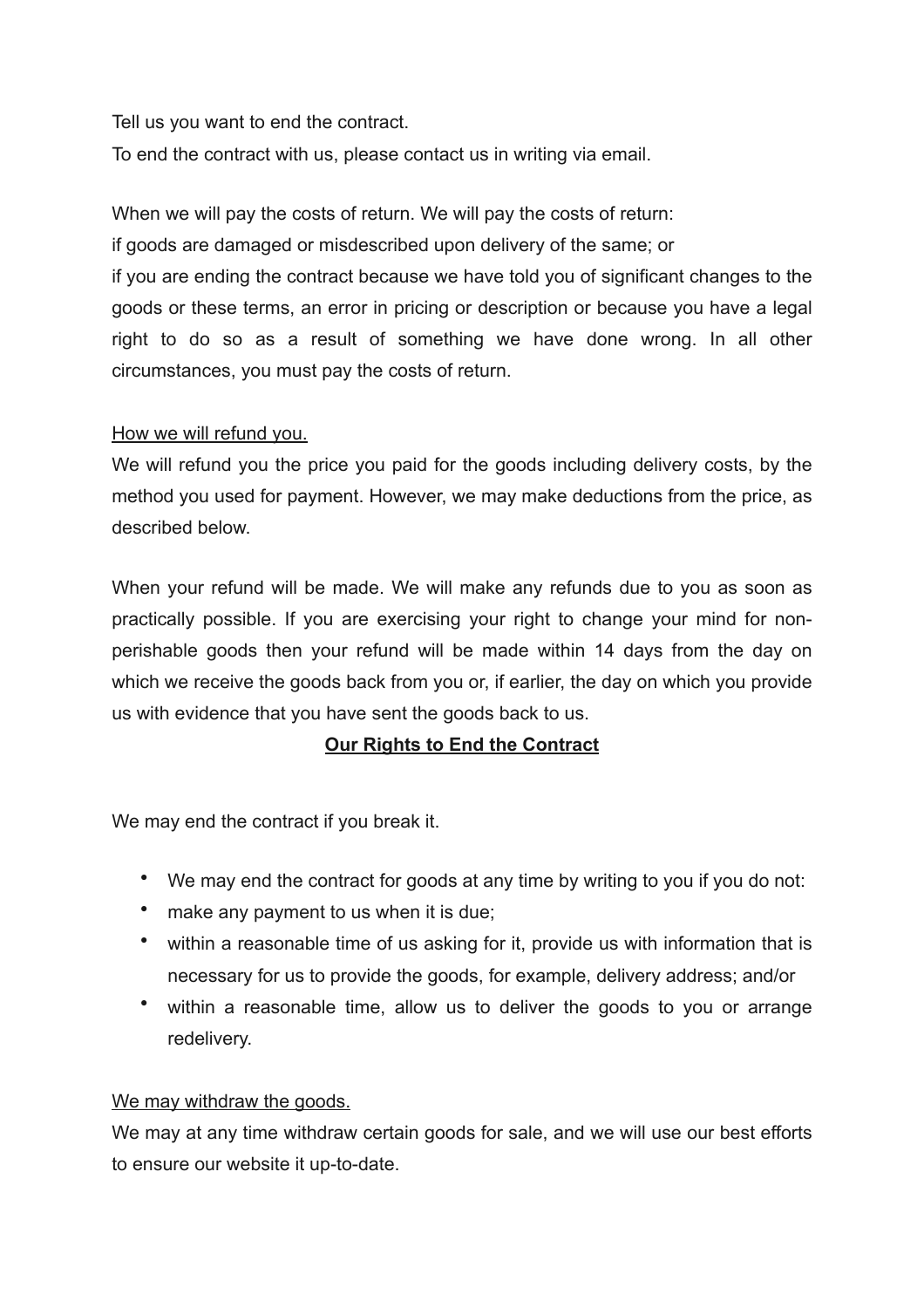## If There is a Problem with the Goods

How to tell us about problems.

If you have any questions or complaints about the goods, please Contact Us.

# **Summary of your key legal rights.**

Nothing in these terms affects your legal rights. The goods we supply to you must be as described, fit for purpose and of satisfactory quality. During the expected life of your goods (see best before dates on our food/drink as this may impact on your rights) your legal rights entitle you to the following:

up to 30 days: if your item is damaged (rather than simply going out of date after delivery), then you may receive a refund or replacement; up to 6 months for our non-perishable goods: if your goods can't be repaired or replaced, then you're entitled to a full refund, in most cases.

For detailed information about your legal rights please visit the Citizens Advice website www.adviceguide.org.uk or call 03454 04 05 06.

## **Price and Payment**

What happens if we got the price wrong.

It is always possible that, despite our best efforts, some of the goods we sell may be incorrectly priced. We will normally check prices before accepting your order so that, where the goods' correct price at your order date is less than our stated price at your order date, we will charge the lower amount. If the goods' correct price at your order date is higher than the price stated on our website, we will contact you for your instructions before we accept your order.

If we accept and process your order where a pricing error is obvious and unmistakeable and could reasonably have been recognised by you as a mispricing, we may end the contract, refund you any sums you have paid and require the return of any goods provided to you.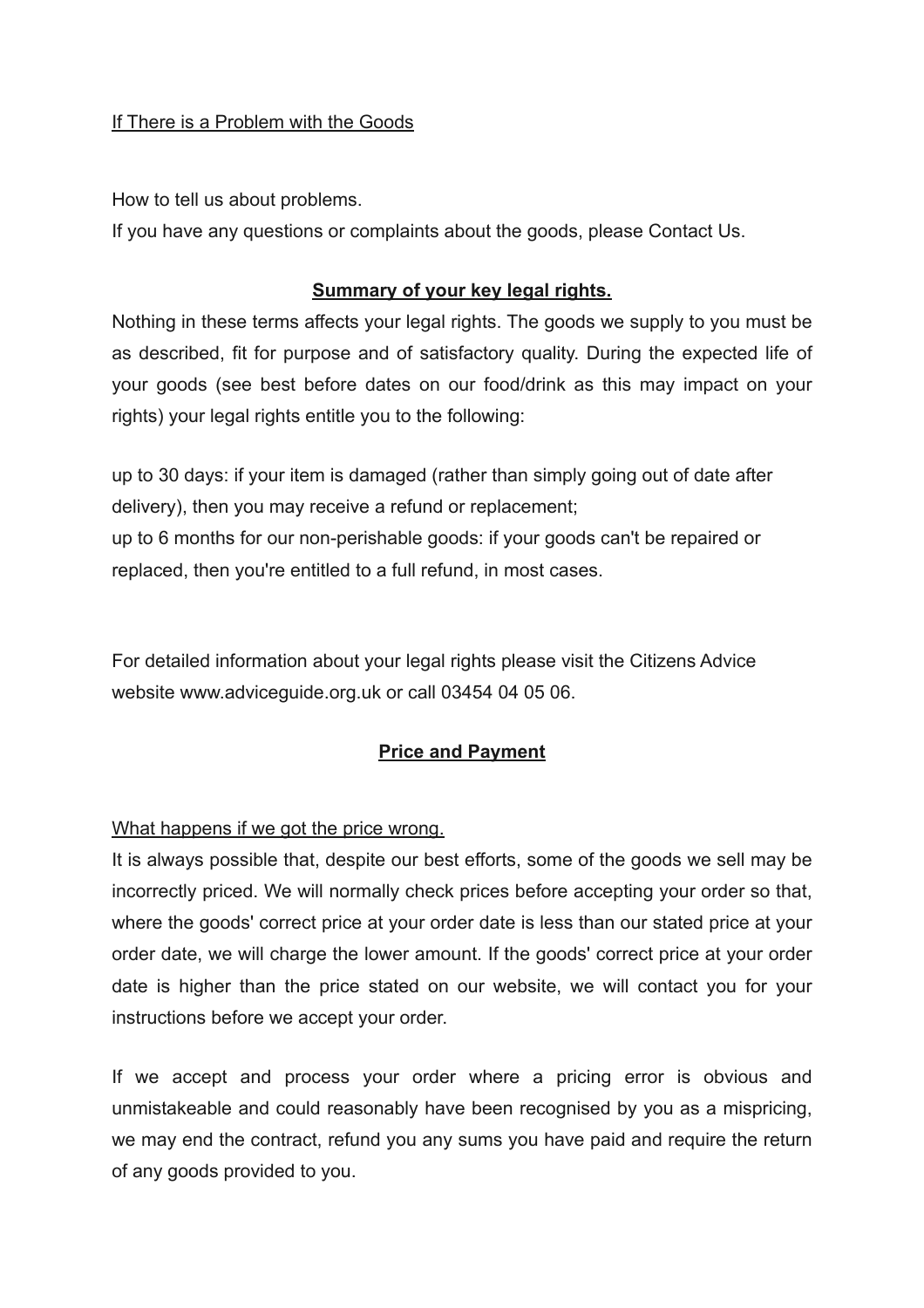### When you must pay and how you must pay.

We accept payment with all major credit and debit cards. Your payment will be taken as soon as the order has been placed. All of our online payments will be processed through Paypal – a PCI/ DSS Level 1 payment service provider. We use Paypal to ensure the highest possible level of security and fraud protection available for all of our customers.

### What to do if you think any prices or payments are wrong.

If you think a price or payment taken is wrong please Contact Us promptly to let us know.

## **Promotions and Discounts**

We may offer discounts and other promotions to you from time to time from our website, social media channels, by email or through one of our third-party partners.

Certain promotions and discounts may be subject to additional terms and conditions. Where additional terms apply we will notify you at the time we make the promotion available to you and we will provide details of where you can find any additional terms. Where applicable, additional terms shall apply in addition to these terms. Where additional terms conflict with these terms and conditions, the additional terms shall take precedence.

Promotional codes shall be valid for a defined period only. We will notify you of the validity period at the time of promotion. You may use any one promotional code only once during the validity period. We reserve the right to withdraw a promotion or discount at any time without providing express notice to you.

Promotional codes cannot be exchanged for cash. We do not permit the sale, trade or purchase of promotional codes in any way.

Where we advertise promotions and discounts through our partners, only these terms and conditions (and any additional terms imposed by us) shall apply.

## **Our Responsibility for Loss or Damage Suffered by You**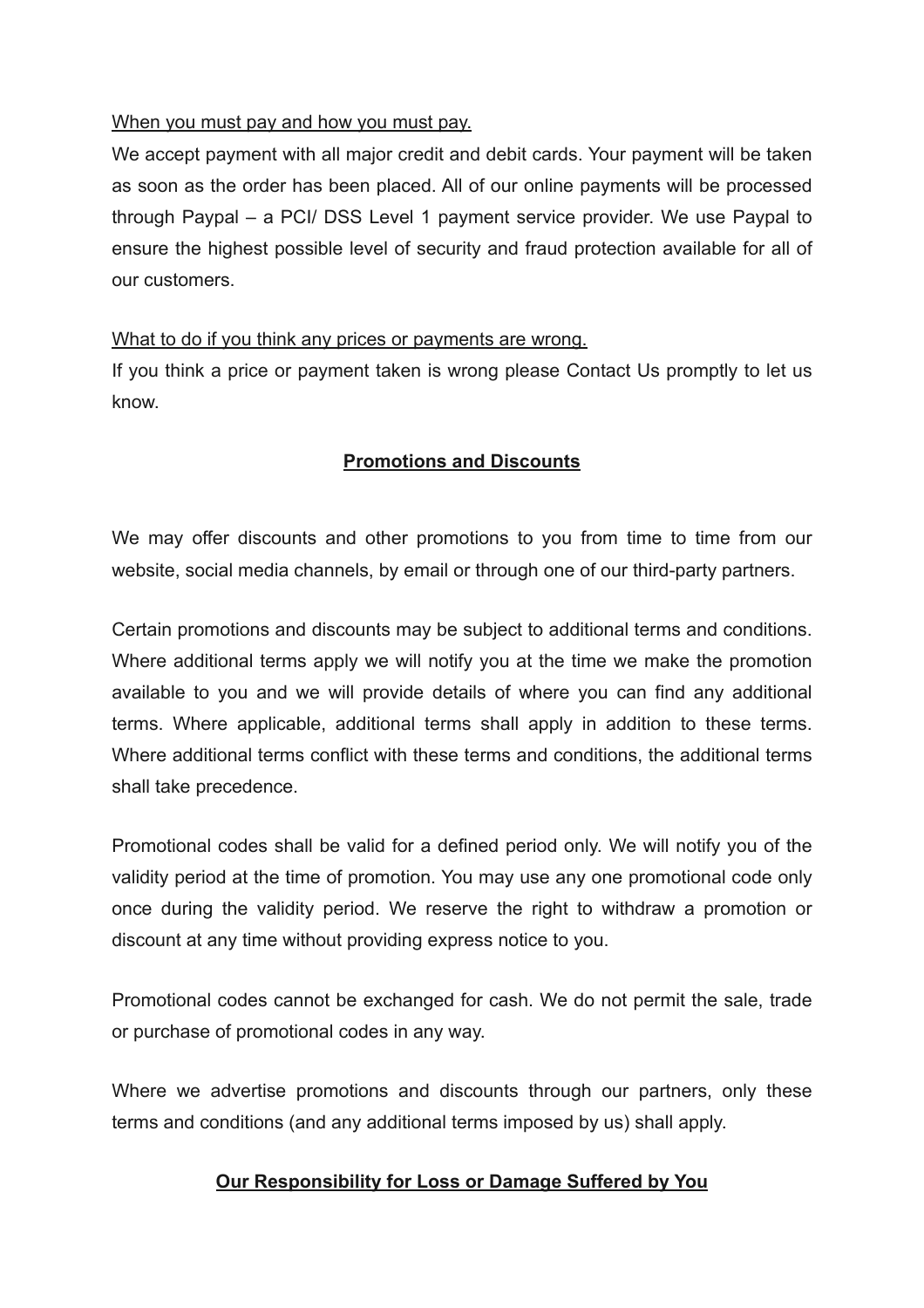We are responsible to you for foreseeable loss and damage caused by us.

If we fail to comply with these terms, we are responsible for loss or damage you suffer that is a foreseeable result of our breaking this contract or our failing to use reasonable care and skill. Loss or damage is foreseeable if either it is obvious that it will happen or if, at the time the contract was made, both we and you knew it might happen, for example, if you discussed it with us during the sales process.

## **We are not liable for business losses.**

We only supply the goods for domestic and private use. If you use the goods for any commercial, business or re-sale purpose we will have no liability to you for any loss of profit, loss of business, business interruption, or loss of business opportunity.

### **How We May Use Your Personal Information**

We will deal with your personal information in accordance with our Privacy Policy.

### **Other Important Terms**

We may transfer this contract to someone else. We may transfer our rights and obligations under these terms to another organisation. We will tell you in writing if this happens and we will ensure that the transfer will not affect your rights under the contract.

You need our consent to transfer your rights to someone else. You may only transfer your rights or your obligations under these terms to another person if we agree to this in writing. We may not agree if this affects the delivery address or method.

Nobody else has any rights under this contract (except someone you pass your guarantee on to). This contract is between you and us. No other person shall have any rights to enforce any of its terms, except as explained in condition 15.2 in respect of our guarantee. Neither of us will need to get the agreement of any other person in order to end the contract or make any changes to these terms.